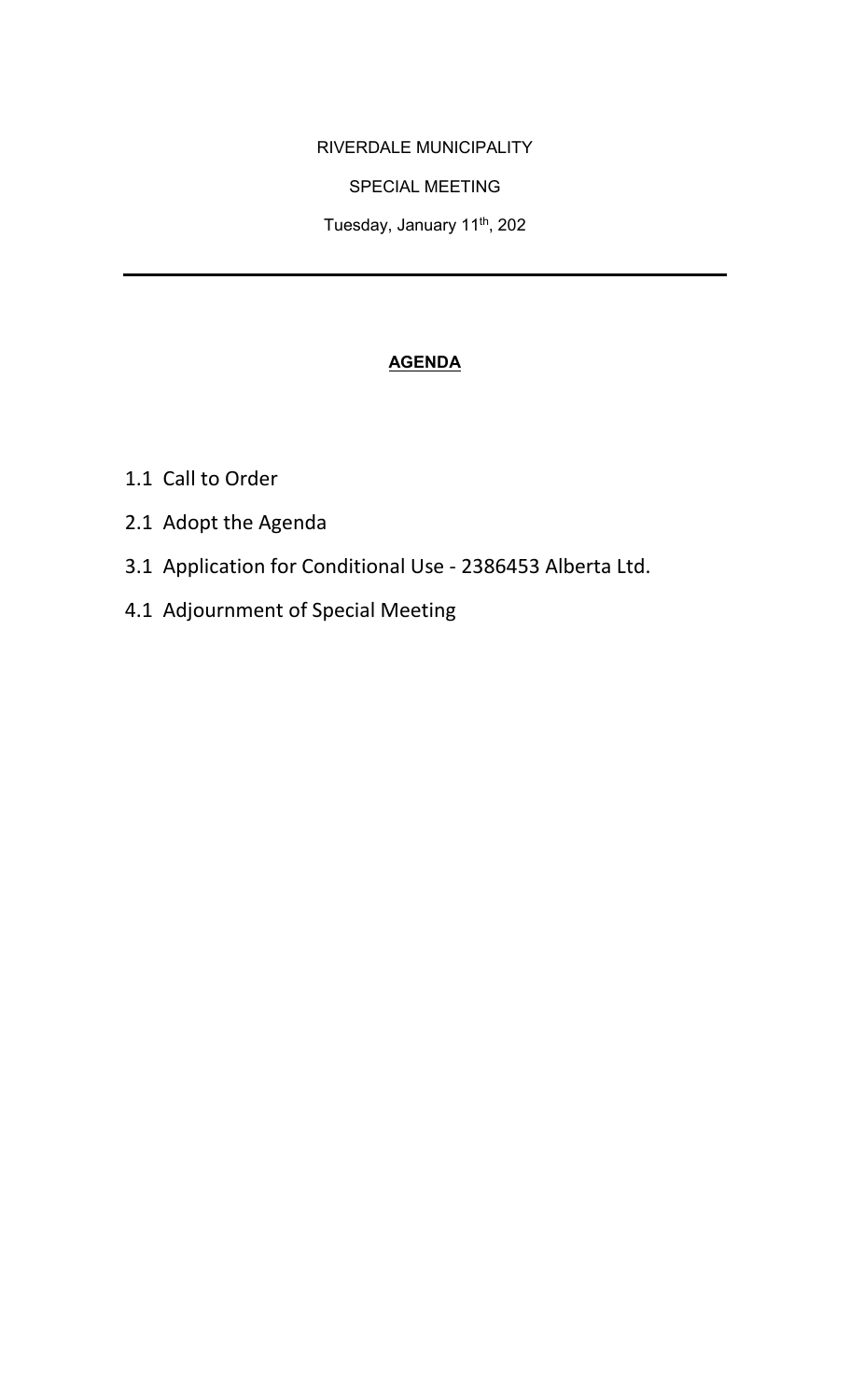## **RIVERDALE MUNICIPALITY**

The minutes of the special meeting of Council for Riverdale Municipality held in the Council Chambers on the 11<sup>th</sup> day of January 2022.

Mayor Todd Gill called the meeting to order at 9:00 am with the following members of Council in attendance:

Councillor Ian Dyer Councillor Alastair McFadden Councillor Everett Smith Councillor Dave Falkevitch Councillor David Creighton

Regrets Councillor Ken Tait

Chief Administrative Officer Kat Bridgeman recorded the minutes.

#### **2.1 Adoption of the Agenda:**

No. 06-22 DYER-SMITH Be It Resolved that the special meeting agenda dated January 11<sup>th</sup>, 2022 be adopted as presented;

Be It Further Resolved that the agenda form part of the minutes.

#### CARRIED

### **PURPOSE OF MEETING: 3.1 Application for Conditional Use - 2386453 Alberta Ltd.**

### No. 07-22 MCFADDEN-CREIGHTON Whereas 2386453 Alberta Ltd (Erin & Mike McKenzie) owner(s) of property legally described as being; 368 Taylor Road; Lot 1 Plan 6437, applied to the Council of Riverdale Municipality for conditional use approval in order to:

Develop a containerized bitcoin mining data centre under the category of; light manufacturing not otherwise identified producing negligible noise, dust, odour, emissions, or any other nuisance factor in the "M" Industrial Zone.

And after careful consideration of the application and any representations made for or against it, the Council of Riverdale Municipality, in meeting duly assembled this  $11<sup>th</sup>$  day of January, 2022 approve said application with the following conditions;

**THAT** a permanent structure of a minimum of 400 square feet be built before any Accessory Shipping Container is placed on the property;

**THAT** the applicant enter into an agreement with Riverdale Municipality defining mutually agreed upon terms and conditions of operation; and that said agreement be registered on the property title.

CARRIED